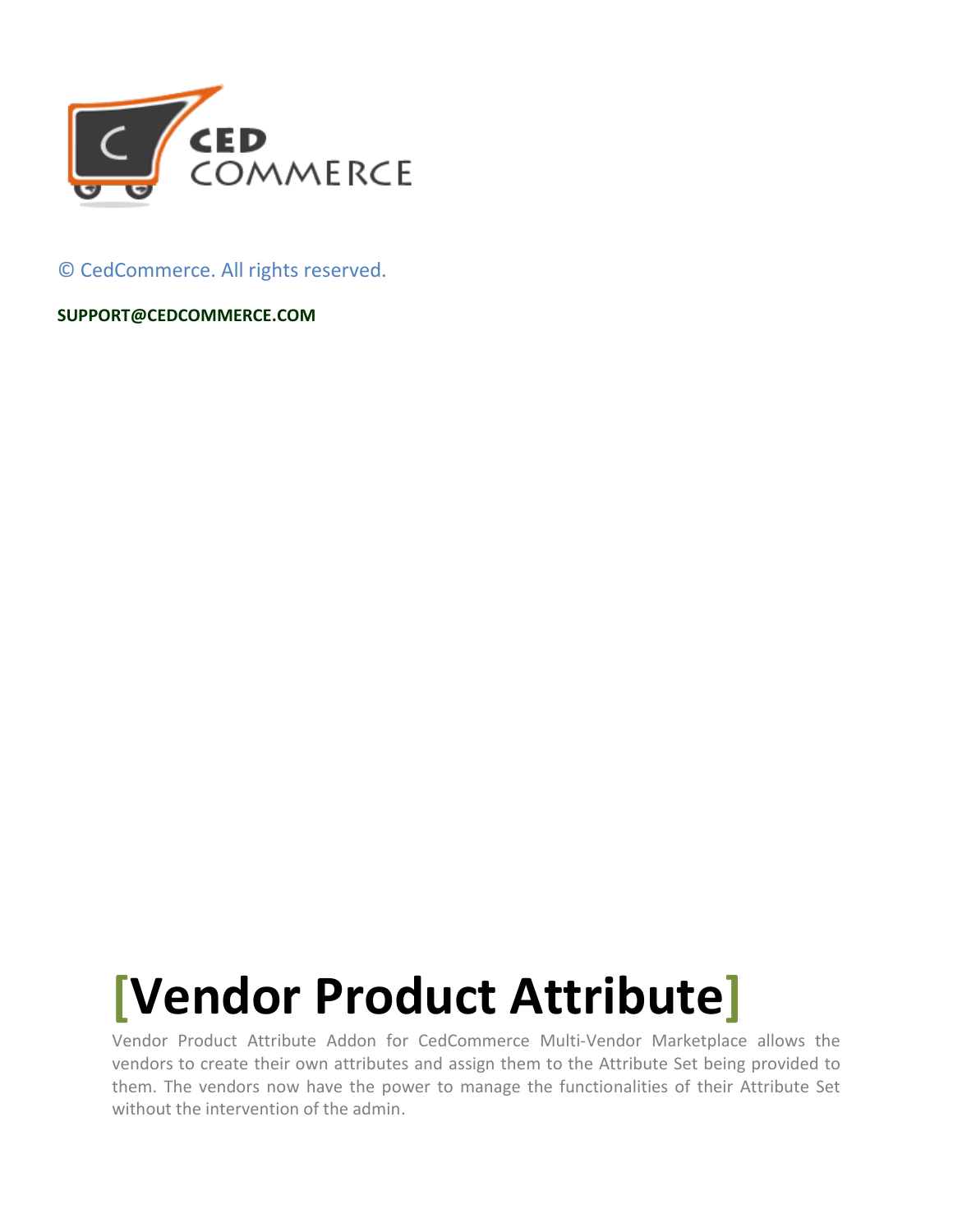

# **Vendor Product Attribute**

# **User Manual**

*Version* **- 2.0**

© CedCommerce. All Rights Reserved.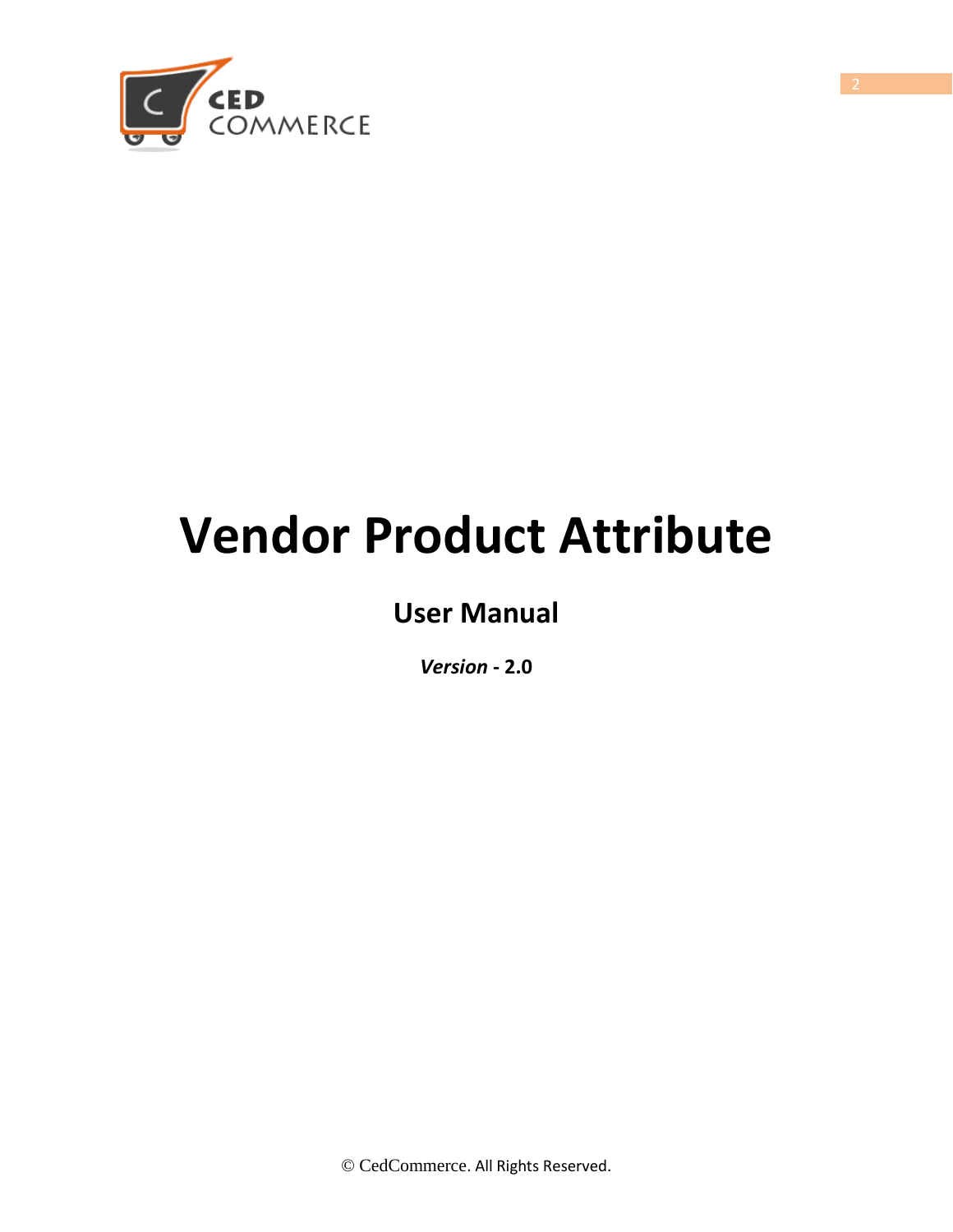

# **Contents**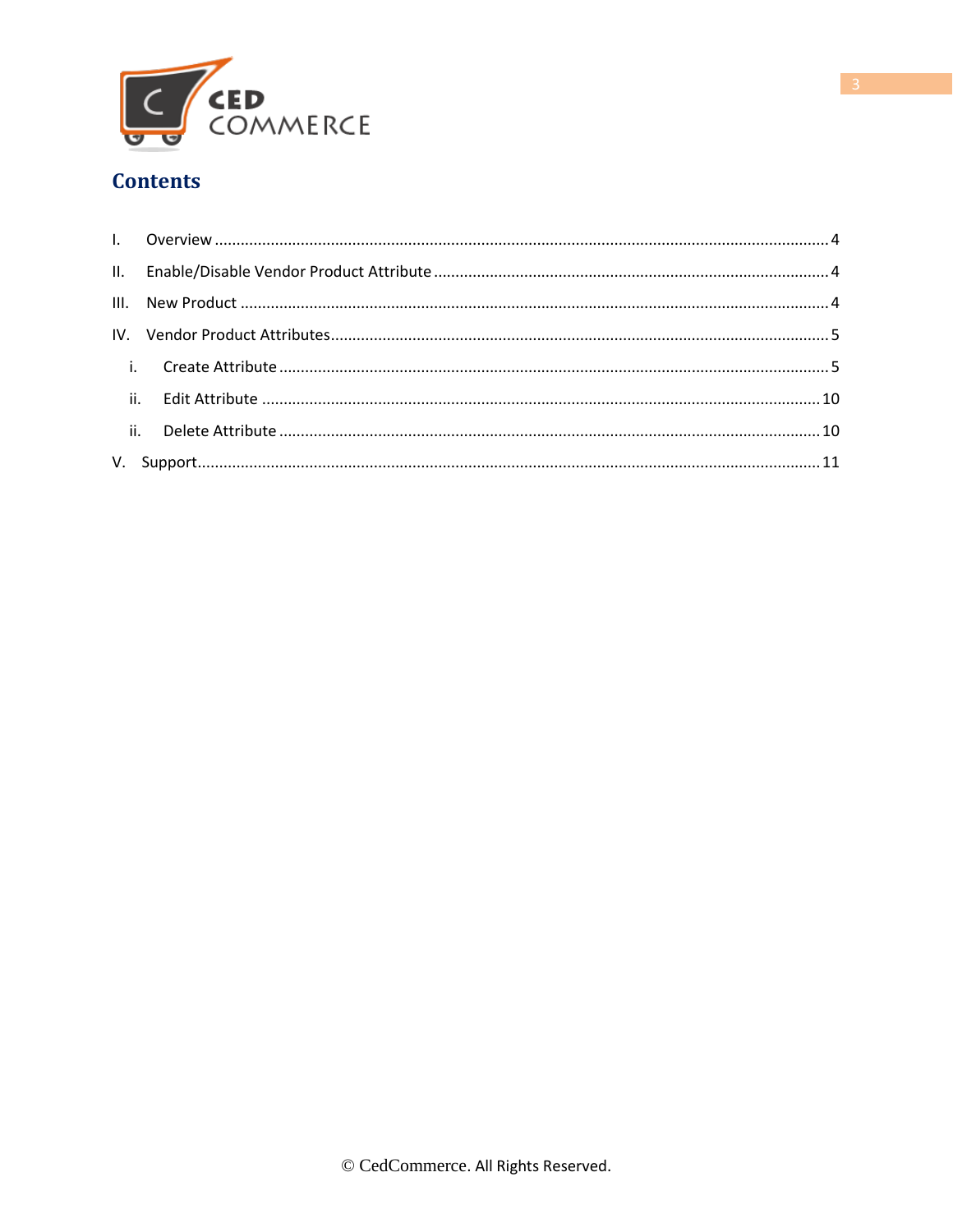

# <span id="page-3-0"></span>**Overview**

Vendor Product Attribute Addon for CedCommerce Multi-Vendor Marketplace allows the vendors to create their own attributes and assign them to the Attribute set being provided to them. The vendors now have the power to manage the functionalities of their Attribute Sets without the intervention of the admin.

The vendor will be able to see only the attributes created by him and can also edit or delete them as well. The Vendor Product Attribute addon is dependent on Vendor Product Addon; therefore, CedCommerce Multi-Vendor Marketplace and Vendor Product Addon should be preinstalled.

# **Enable/Disable Vendor Product Attribute**

To enable the Vendor Product Attribute Addon, just select "Yes" in the "Enable Vendor Product Attribute System" dropdown and click on "Save Config" button to save the system configuration settings. Selecting "No" will disable the Vendor Product Attribute Addon and its features won't show up on frontend.

| <b>Vendor Configuration</b>     |     |                          |                |                             | Save Config    |
|---------------------------------|-----|--------------------------|----------------|-----------------------------|----------------|
| General                         |     |                          |                |                             |                |
| Enable Vendor System            | Yes | $\overline{\phantom{a}}$ | [WEBSITE]      | <b>Select Yes to enable</b> |                |
| Enable Vendor Product Attribute | Yes | $\overline{\phantom{a}}$ | <b>WEBSITE</b> | <b>Vendor</b>               | <b>Product</b> |
| Enable Vendor Vacation Addon    | Yes | $\cdot$                  | [WEBSITE]      | Attribute.                  |                |
| Enable Advance Product System   | Yes | $\overline{\phantom{a}}$ | [WEBSITE]      |                             |                |

# **New Product**

Whenever a new vendor gets registered, a product attribute is assigned to him by his name. The vendor can select his attribute set so that it gets assigned to the product created.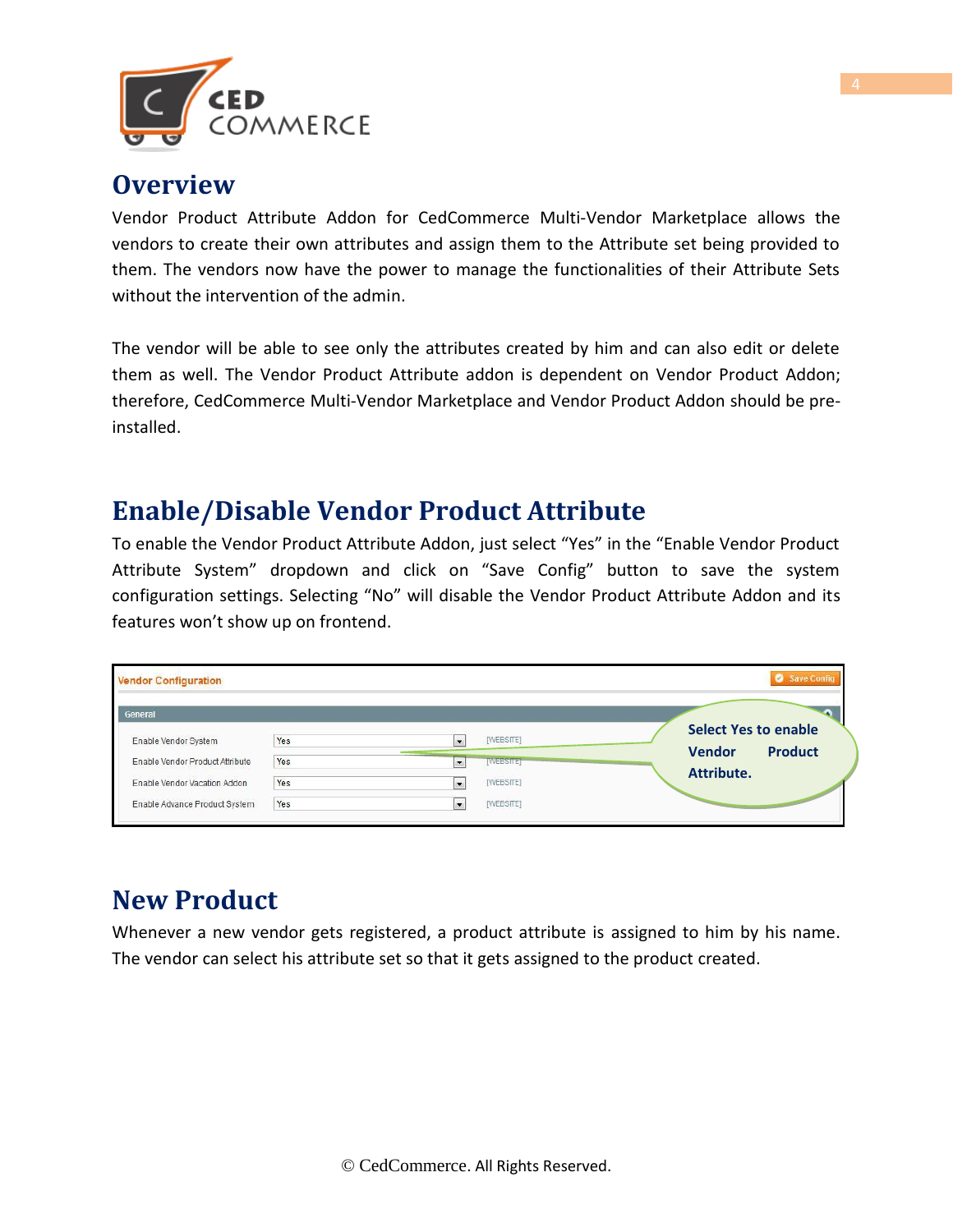

| <b>NEW PRODUCT</b><br>Product Type                                                                                                                                                                                                                                                                                                                                     | <b>BACK</b><br><b>RESET</b><br><b>Attribute</b><br>Set<br>assigned to the |
|------------------------------------------------------------------------------------------------------------------------------------------------------------------------------------------------------------------------------------------------------------------------------------------------------------------------------------------------------------------------|---------------------------------------------------------------------------|
| Select Product Type                                                                                                                                                                                                                                                                                                                                                    | vendor.                                                                   |
| Attribute Set*                                                                                                                                                                                                                                                                                                                                                         |                                                                           |
| $\frac{1}{\sqrt{2}}\int_{0}^{1}f(t)dt\int_{0}^{1}f(t)dt\int_{0}^{1}f(t)dt\int_{0}^{1}f(t)dt\int_{0}^{1}f(t)dt\int_{0}^{1}f(t)dt\int_{0}^{1}f(t)dt\int_{0}^{1}f(t)dt\int_{0}^{1}f(t)dt\int_{0}^{1}f(t)dt\int_{0}^{1}f(t)dt\int_{0}^{1}f(t)dt\int_{0}^{1}f(t)dt\int_{0}^{1}f(t)dt\int_{0}^{1}f(t)dt\int_{0}^{1}f(t)dt\int_{0}^{1}f(t)dt\int_{0}^{$<br>vendor_testshopurl | $\overline{\phantom{a}}$                                                  |
| Product Type *                                                                                                                                                                                                                                                                                                                                                         |                                                                           |
| Simple Product                                                                                                                                                                                                                                                                                                                                                         | $\overline{\phantom{a}}$                                                  |
| Continue                                                                                                                                                                                                                                                                                                                                                               |                                                                           |
|                                                                                                                                                                                                                                                                                                                                                                        |                                                                           |
|                                                                                                                                                                                                                                                                                                                                                                        |                                                                           |
|                                                                                                                                                                                                                                                                                                                                                                        |                                                                           |

# **Vendor Product Attributes**

The "Vendor Product Attributes" can be selected from the left side navigation menu from the vendor panel. A grid will be displayed showing the attributes created by the vendor.

| Manage Your Attributes |                                                               |                          |         |                |                          |                          |                                  | <b>CREATE ATTRIBUTE</b>                     |
|------------------------|---------------------------------------------------------------|--------------------------|---------|----------------|--------------------------|--------------------------|----------------------------------|---------------------------------------------|
| Page 1 1 0             | of 1 pages   View   20   v   per page   Total 1 records found |                          |         |                |                          |                          |                                  | Search<br><b>Reset Filter</b>               |
| <b>Attribute Code</b>  | <b>Attribute Label</b><br>$\sim$                              | Required                 | System  | <b>Visible</b> | Scope                    | Searchable               | <b>Use in Layered Navigation</b> | Comparable                                  |
|                        |                                                               | $\overline{\phantom{a}}$ | $\cdot$ | $\overline{ }$ | $\overline{\phantom{a}}$ | $\overline{\phantom{a}}$ |                                  | $\overline{\phantom{a}}$<br>$\vert$ $\vert$ |
| test_attribute_1       | fabric                                                        | No                       | No      | No             | Store View               | No                       | $_{\rm No}$                      | $\mathsf{No}$                               |
| test_attribute_2       | color                                                         | yes                      | No      | No             | Store View               | No                       | No                               | No:                                         |
| test_attribute_3       | size                                                          | No.                      | No      | No             | Global                   | No                       | No                               | No.                                         |

# **i. Create Attribute**

The new attribute can be created from the vendor panel by clicking on the "Create Attribute" button at the top right corner. A form will be displayed.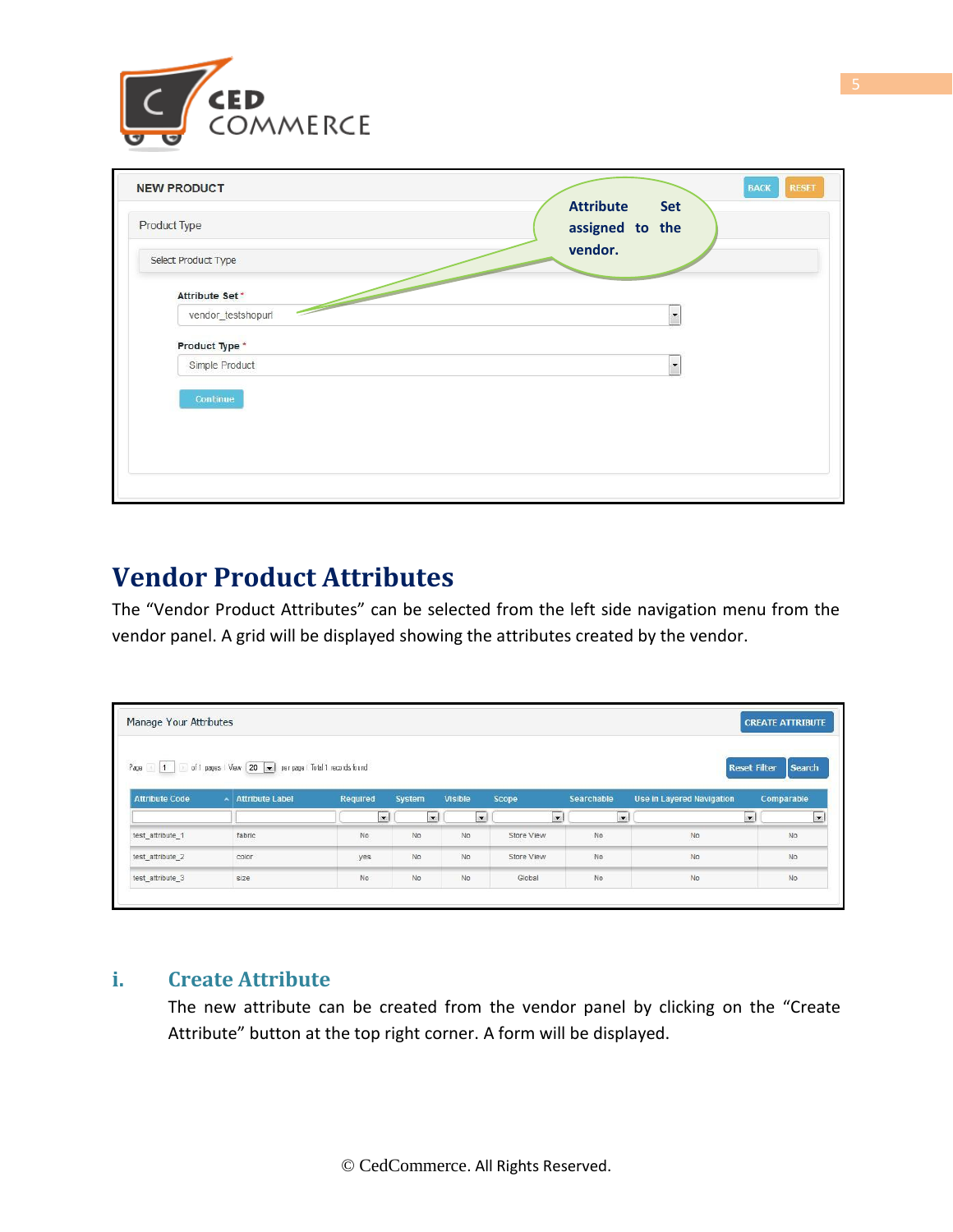

## **i. Properties**

# **i. Attribute Code**

A unique product attribute code should be entered here.

## **ii. Scope**

The scope of the product attribute can be given here.

# **iii. Catalog Input Type for Store Owner**

The input type can be given here.

#### **iv. Default Value**

The default value of the attribute can be provided here.

## **v. Unique Value**

If set to "Yes", it will allow only unique values to be entered for the product attributes.

#### **vi. Values Required**

If set to "Yes", the attribute field can't be left blank. It will become mandatory to provide a value for it.

# **vii. Input Validations for Store Owner**

If a value is selected in this field then, the value of the product attribute should be given in the format which is specified here.

#### **viii. Apply To**

The product type to which the product attribute has to be assigned should be selected here.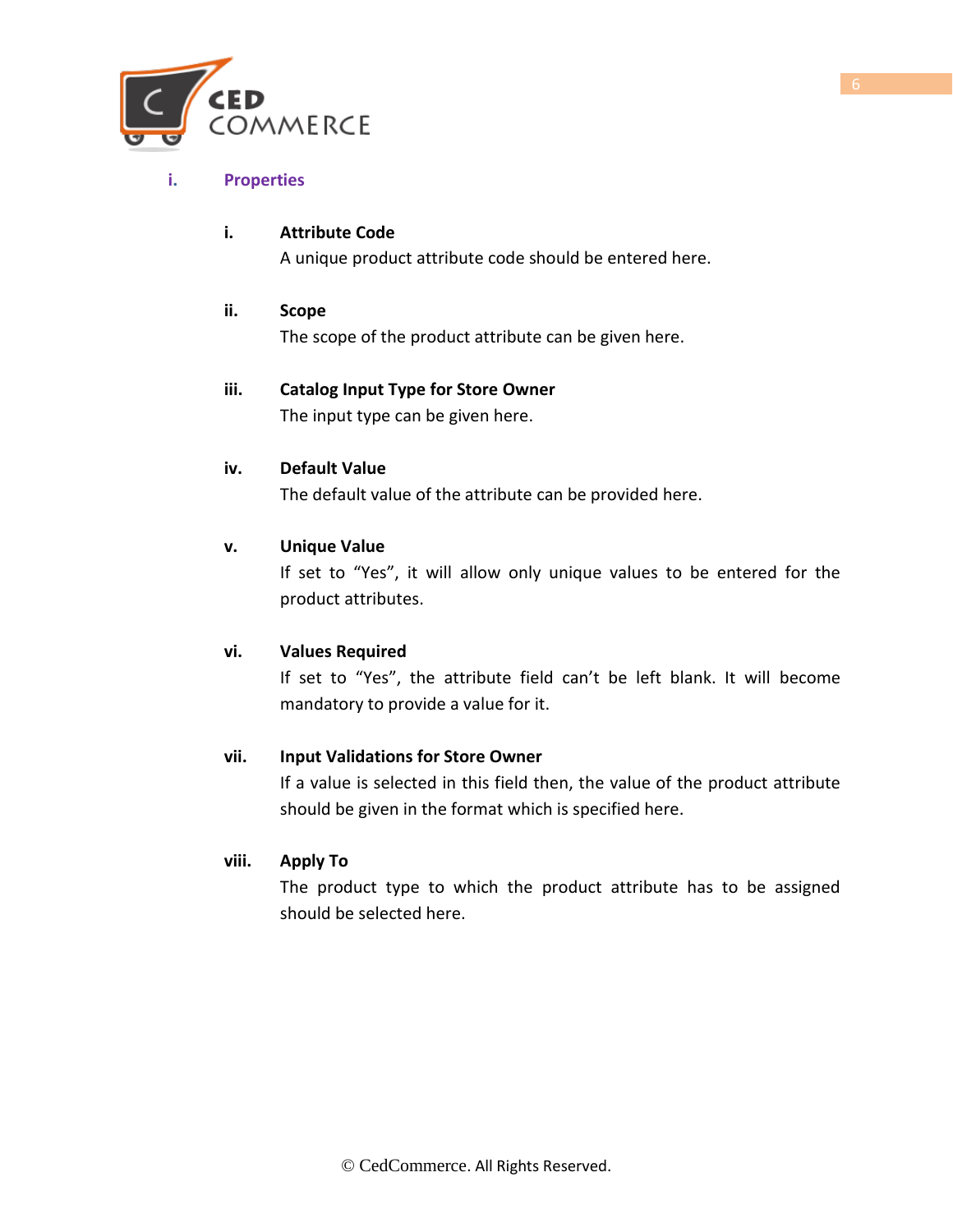

| Properties                              |                                                                                                                | 日 |
|-----------------------------------------|----------------------------------------------------------------------------------------------------------------|---|
| Attribute Code *                        |                                                                                                                |   |
| test_1                                  |                                                                                                                |   |
|                                         | For internal use. Must be unique with no spaces. Maximum length of attribute code must be less then 30 symbols |   |
| <b>Scope</b>                            |                                                                                                                |   |
| Global                                  | $\overline{\phantom{a}}$                                                                                       |   |
| A Declare attribute value saving scope  |                                                                                                                |   |
| Catalog Input Type for Store Owner      |                                                                                                                |   |
| Dropdown                                | $\overline{\phantom{0}}$                                                                                       |   |
| <b>Unique Value</b>                     |                                                                                                                |   |
| <b>No</b>                               | $\overline{\phantom{a}}$                                                                                       |   |
| A Not shared with other products        |                                                                                                                |   |
| <b>Values Required</b>                  |                                                                                                                |   |
| No                                      | $\overline{\phantom{a}}$                                                                                       |   |
| <b>Input Validation for Store Owner</b> |                                                                                                                |   |
| None                                    | $\overline{\phantom{0}}$                                                                                       |   |
| Apply To*                               |                                                                                                                |   |
| All Product Types                       | $\overline{\phantom{a}}$                                                                                       |   |
| Use To Create Configurable Product      |                                                                                                                |   |
| Yes                                     | $\overline{\phantom{0}}$                                                                                       |   |

#### **ii**. **Frontend Properties**

#### **i. Use in Quick Search**

It specifies whether the product attribute should be used in quick search or not.

# **ii. Use in Advanced Search**

It specifies whether the product attribute has to be used in advanced search or not.

#### **iii. Comparable on Front-end**

It specifies whether the product attribute should be used for comparing products or not.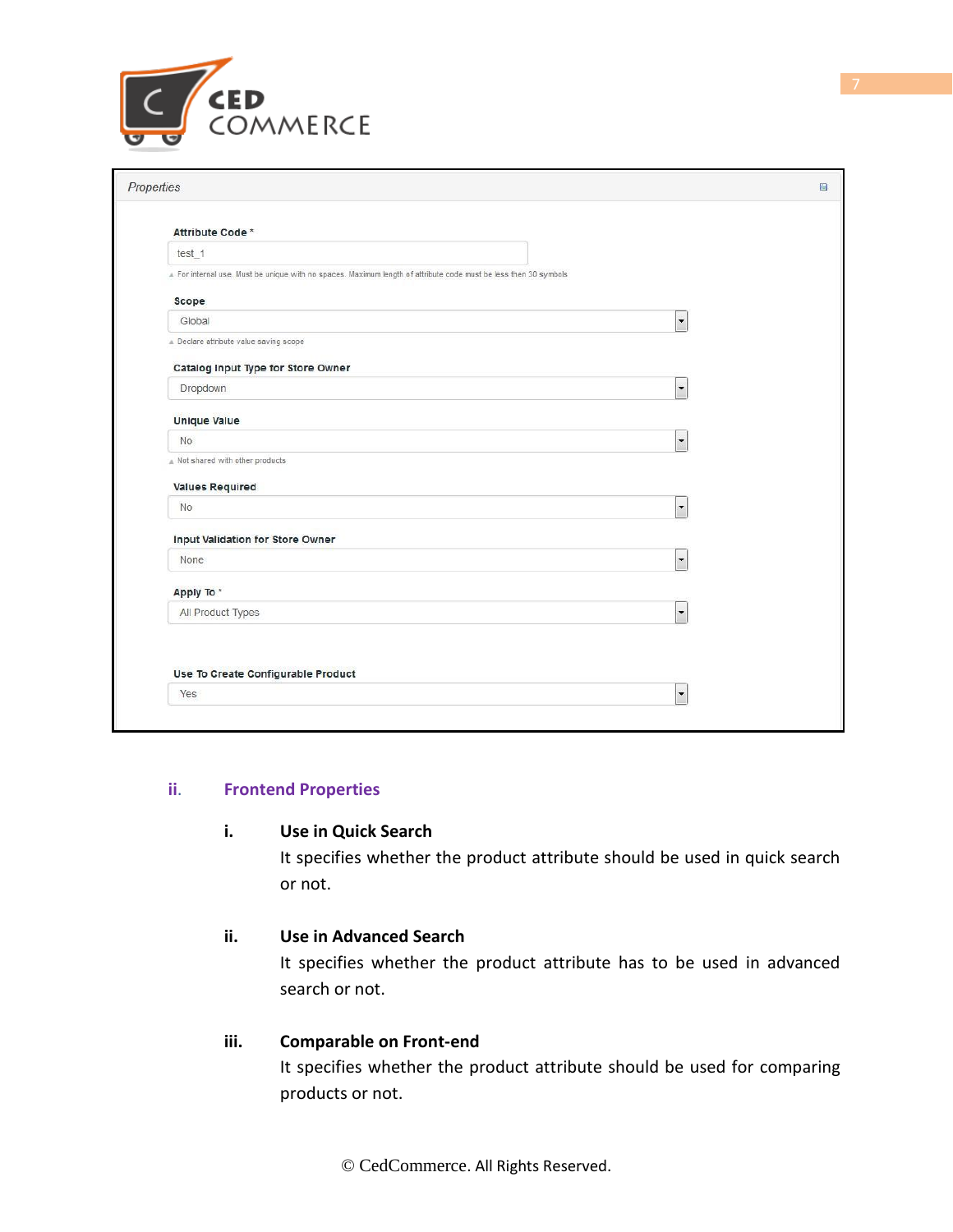

## **iv. Used in Layered Navigation**

This signifies whether the product attribute should be used in left side filtering or not.

## **v. Used in Search Results Layered Navigation**

It specifies whether the product attribute should be listed for left side filtering, while searching for some product, or not.

## **vi. Use for Promo rule conditions**

It specifies whether the product attribute should be used for promo rule conditions or not.

## **vii. Position**

The position of the product attribute in the layered navigation block should be given here.

## **viii. Allow HTML Tags on Frontend**

It signifies whether the html code should be displayed on frontend or not.

#### **ix. Include in attribute set**

It specifies whether the product attribute should be included in the attribute set being assigned to the vendor or not.

# **x. Visible on Product View Page on Frontend**

This field signifies whether the product attribute should be visible at frontend on product view page or not.

#### **xi. Used in product listing**

Setting it to "Yes" will display the product attribute wherever the products will be listed.

# **xii. Used for Sorting in Product Listing**

Sorting will be done on the basis of the product attribute whenever this field is set to "Yes".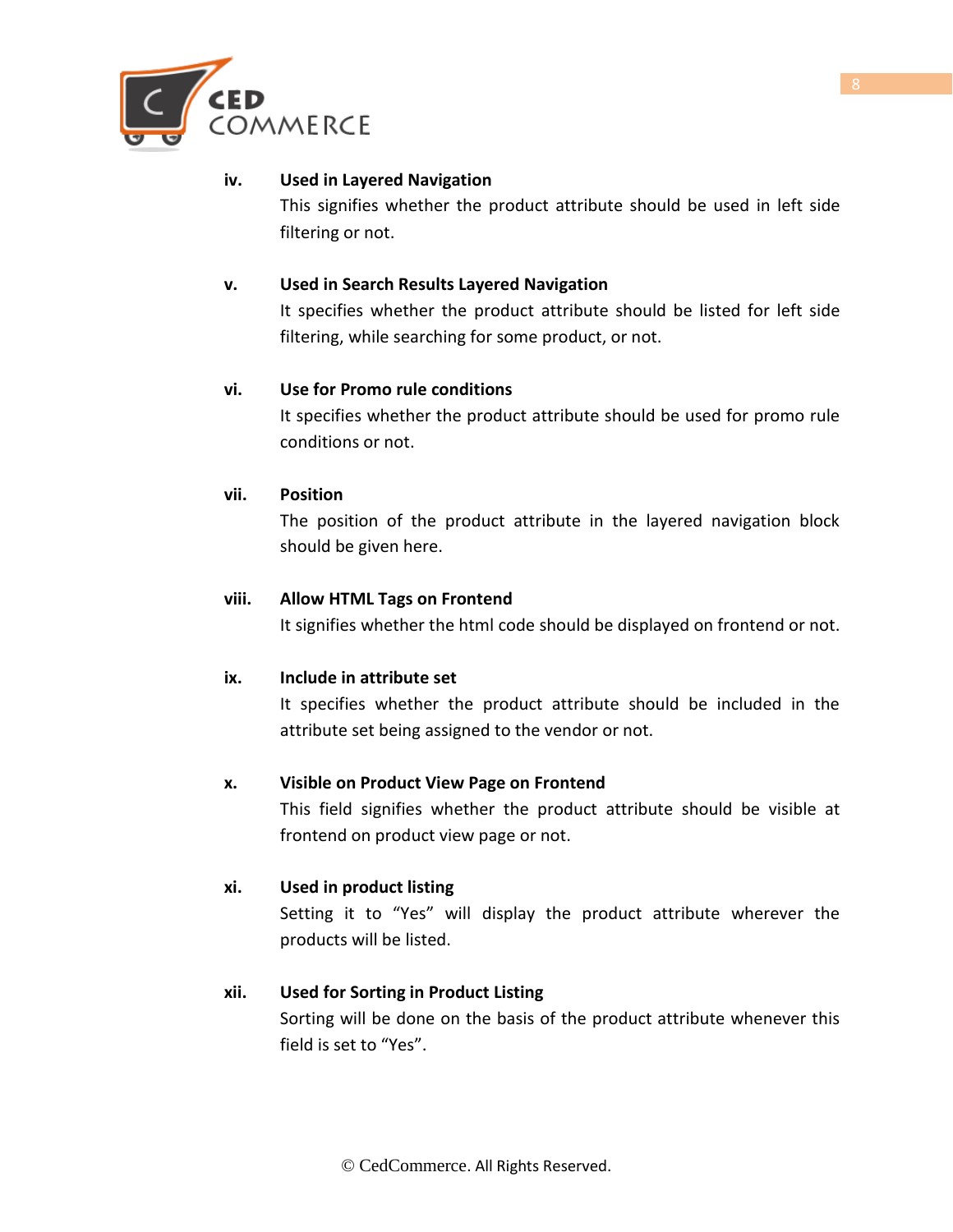

| Use in Quick Search                                                                                                                                 |                          |
|-----------------------------------------------------------------------------------------------------------------------------------------------------|--------------------------|
| <b>No</b>                                                                                                                                           | $\ddot{\phantom{0}}$     |
| <b>Use in Advanced Search</b>                                                                                                                       |                          |
| No                                                                                                                                                  | $\overline{\phantom{a}}$ |
| <b>Comparable on Front-end</b>                                                                                                                      |                          |
| No                                                                                                                                                  | $\overline{\phantom{a}}$ |
| <b>Use In Layered Navigation</b>                                                                                                                    |                          |
| No                                                                                                                                                  | $\overline{\phantom{a}}$ |
| A Can be used only with catalog input type Dropdown, Multiple Select and Price                                                                      |                          |
| Use In Search Results Layered Navigation                                                                                                            |                          |
| No.                                                                                                                                                 | $\ddot{\phantom{0}}$     |
| A Can be used only with catalog input type Dropdown, Multiple Select and Price                                                                      |                          |
| <b>Use for Promo Rule Conditions</b>                                                                                                                |                          |
| No.                                                                                                                                                 | $\overline{\phantom{a}}$ |
| A Position of attribute in layered navigation block                                                                                                 |                          |
| Allow HTML Tags on Frontend                                                                                                                         |                          |
|                                                                                                                                                     |                          |
| Yes                                                                                                                                                 | $\overline{\phantom{a}}$ |
|                                                                                                                                                     |                          |
| <b>No</b>                                                                                                                                           | $\overline{\phantom{a}}$ |
|                                                                                                                                                     |                          |
|                                                                                                                                                     |                          |
| No                                                                                                                                                  | $\overline{\phantom{a}}$ |
| <b>Used in Product Listing</b>                                                                                                                      |                          |
| Include_in_attribute Set<br>A Want to Include this Attribute in Your Unique Attribute Set<br>Visible on Product View Page on Front-end<br><b>No</b> | $\overline{\phantom{a}}$ |
|                                                                                                                                                     |                          |
| Depends on design theme<br><b>Used for Sorting in Product Listing</b>                                                                               |                          |

# **iii. Manage Label/Options**

The label of the product attribute should be specified here both for admin and frontend (default store view).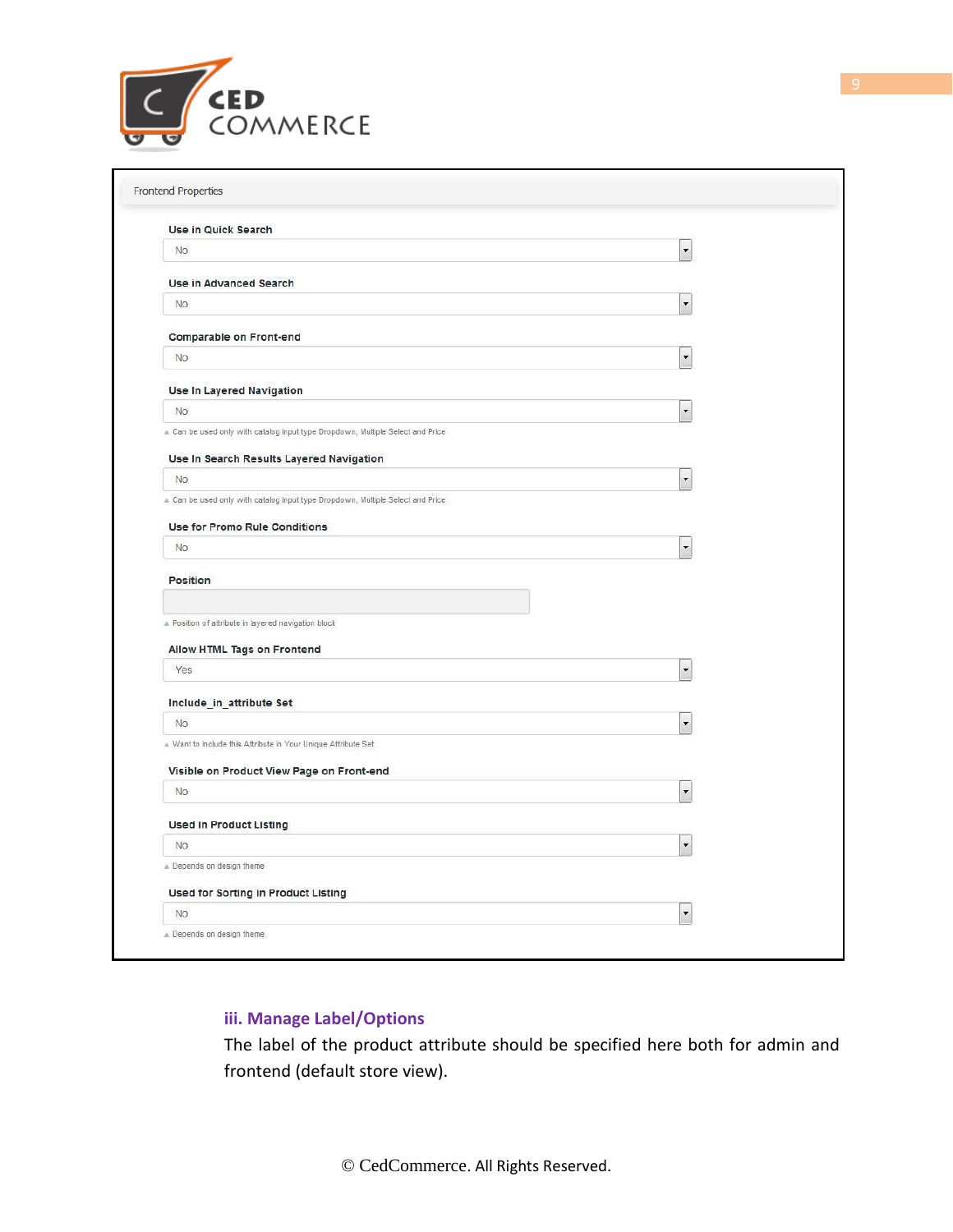

|                |                              |                         |                | If you do not specify an option value for a specific store view then the default (Admin) value will be used. |
|----------------|------------------------------|-------------------------|----------------|--------------------------------------------------------------------------------------------------------------|
| Admin          | <b>Default Store</b><br>View |                         |                |                                                                                                              |
| color          | color                        |                         |                |                                                                                                              |
|                |                              |                         |                |                                                                                                              |
|                | <b>Default Store</b><br>View | Position                | Is Default     | Add Option                                                                                                   |
| Admin<br>Black | Black                        | $\overline{\mathbf{2}}$ | $\circledcirc$ | <b>Delete</b>                                                                                                |
| Blue           | Blue                         | $\overline{2}$          | $\circ$        | <b>Delete</b>                                                                                                |

After filling in all the details "Save Attribute" button should be clicked to save all the details. When the attribute will be saved, it will be listed in the "Manage Attributes" section in the admin panel under the attribute set of the vendor who created it.

# **ii. Edit Attribute**

The attribute being created can also be edited by clicking on its respective row in the "Vendor Attributes" grid. After that, the changes to be made can be specified and "Save Attributes" should be clicked to save the changes made.

# **iii. Delete Attribute**

To delete the product attributes, the "Edit Attribute" page should be opened and "Delete Attribute" button should be clicked. The product attribute will get deleted.